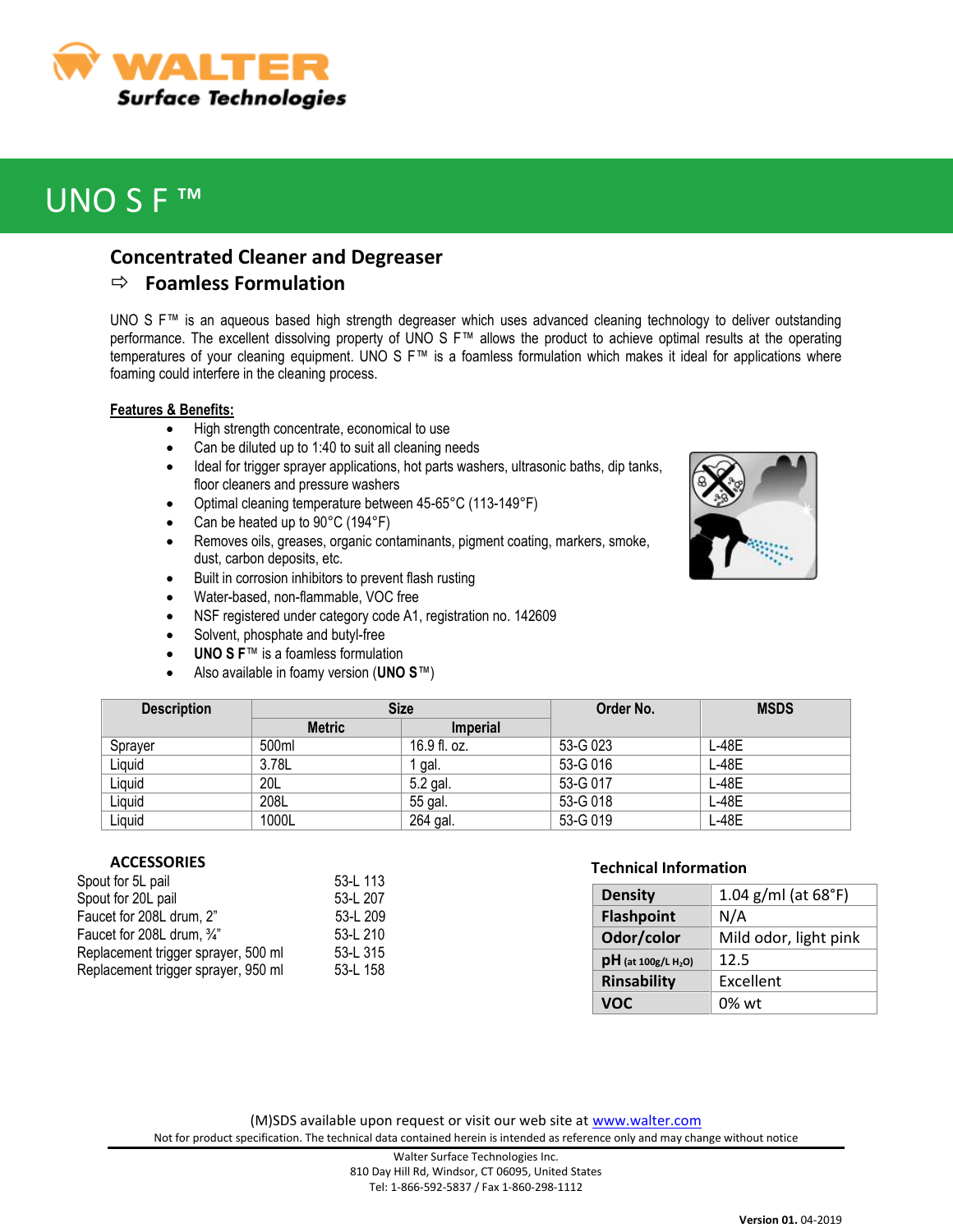

# UNO S F ™

## **Concentrated Cleaner and Degreaser**

## **Foamless Formulation**

### **Application dilution chart:**

| <b>Equipment</b>        | <b>Dilution</b> | <b>Dilution</b> | <b>Application</b>                 | <b>Material</b>                      |
|-------------------------|-----------------|-----------------|------------------------------------|--------------------------------------|
|                         | ratio           | %               |                                    |                                      |
| Trigger sprayers        | $1:40 -$        | $2,5% -$        | Removal of light organic           | Aluminum and Non-Ferrous Alloys,     |
|                         | 1:30            | 3,3%            | contaminants                       | <b>Plastics</b>                      |
| Trigger sprayers        | $1:40 -$        | $2,5% -$        | Removal of light organic           | Steel, Stainless Steel, Plastic      |
|                         | 1:10            | 10%             | contaminants                       |                                      |
| Trigger sprayers        | $1:10 -$        | $10% -$         | Removal of heavy organic           | Steel, Stainless Steel               |
|                         | Pure            | Pure            | contaminants                       |                                      |
| <b>Ultrasonic baths</b> | $1:40 -$        | $2,5% -$        | Removal of light organic           | Aluminum and Non-Ferrous Alloys,     |
|                         | 1:30            | 3,3%            | contaminants                       | <b>Plastics</b>                      |
| <b>Ultrasonic baths</b> | $1:40 -$        | $2,5% -$        | Removal of light to heavy organic  | Steel, Stainless Steel, Plastics     |
|                         | 1:10            | 10%             | contaminants                       |                                      |
| <b>Ultrasonic baths</b> | $1:10 -$        | 10% -           | Removal of heavy organic           | Steel, Stainless Steel               |
|                         | Pure            | Pure            | contaminants                       |                                      |
| Floor washing           | $1:30 -$        | $3,3% -$        | Maintenance and degreasing of      | Tiled Floors, Hard Floors, Concrete, |
| machines                | 1:10            | 10%             | floors                             | Epoxy Coated Floors, Linoleum, etc.  |
| Pressure washers        | $1:40 -$        | $2,5% -$        | Pressure washing                   | Aluminum Truck Bodies, Vehicle       |
|                         | 1:30            | 3,3%            |                                    | Bodies, Siding                       |
| Pressure washers        | $1:30 -$        | $3,3% -$        | Pressure washing                   | Truck and Vehicle Bodies, Floors,    |
|                         | 1:20            | 5%              |                                    | Walls, Vinyl Sidings, etc.           |
| Hot parts washers       | $1:40 -$        | $2,5% -$        | Cleaning and degreasing of parts   | Aluminum and Non-Ferrous Alloys,     |
|                         | 1:30            | 3,3%            | with light organic contaminants    | <b>Plastics</b>                      |
| Hot parts washers       | $1:40 -$        | $2,5% -$        | Cleaning and degreasing of parts   | Steel, Stainless Steel, Plastic      |
|                         | 1:10            | 10%             | with light to heavy organic        |                                      |
|                         |                 |                 | contaminants                       |                                      |
| Hot parts washers       | $1:10 -$        | 10% -           | Cleaning and degreasing of parts   | Steel, Stainless Steel               |
|                         | Pure            | Pure            | with heavy organic contaminants    |                                      |
| Dip tanks               | $1:10 -$        | 10% -           | Soaking of light and heavy organic | Steel, Stainless Steel               |
|                         | Pure            | Pure            | contaminants                       |                                      |

| <b>Dilution</b><br>ratio | <b>Dilution</b><br>% | ml of cleaner/<br>1L of water | fl. oz. of cleaner/<br>1 gal of water |
|--------------------------|----------------------|-------------------------------|---------------------------------------|
| 1:40                     | 2,5%                 | 25ml                          | 3,2 fl. oz.                           |
| 1:30                     | 3,3%                 | 33ml                          | 4,3 fl. oz.                           |
| 1:20                     | 5%                   | 50 <sub>ml</sub>              | 6,4 fl. oz.                           |
| 1:10                     | 10%                  | 100ml                         | 12,8 fl. oz.                          |
| 1:5                      | 20%                  | 200 <sub>ml</sub>             | 25,6 fl. oz.                          |
| 1:2                      | 50%                  | 500ml                         | 64 fl. oz.                            |

(M)SDS available upon request or visit our web site at [www.walter.com](http://www.walter.com/)

Not for product specification. The technical data contained herein is intended as reference only and may change without notice

Walter Surface Technologies Inc. 810 Day Hill Rd, Windsor, CT 06095, United States Tel: 1-866-592-5837 / Fax 1-860-298-1112